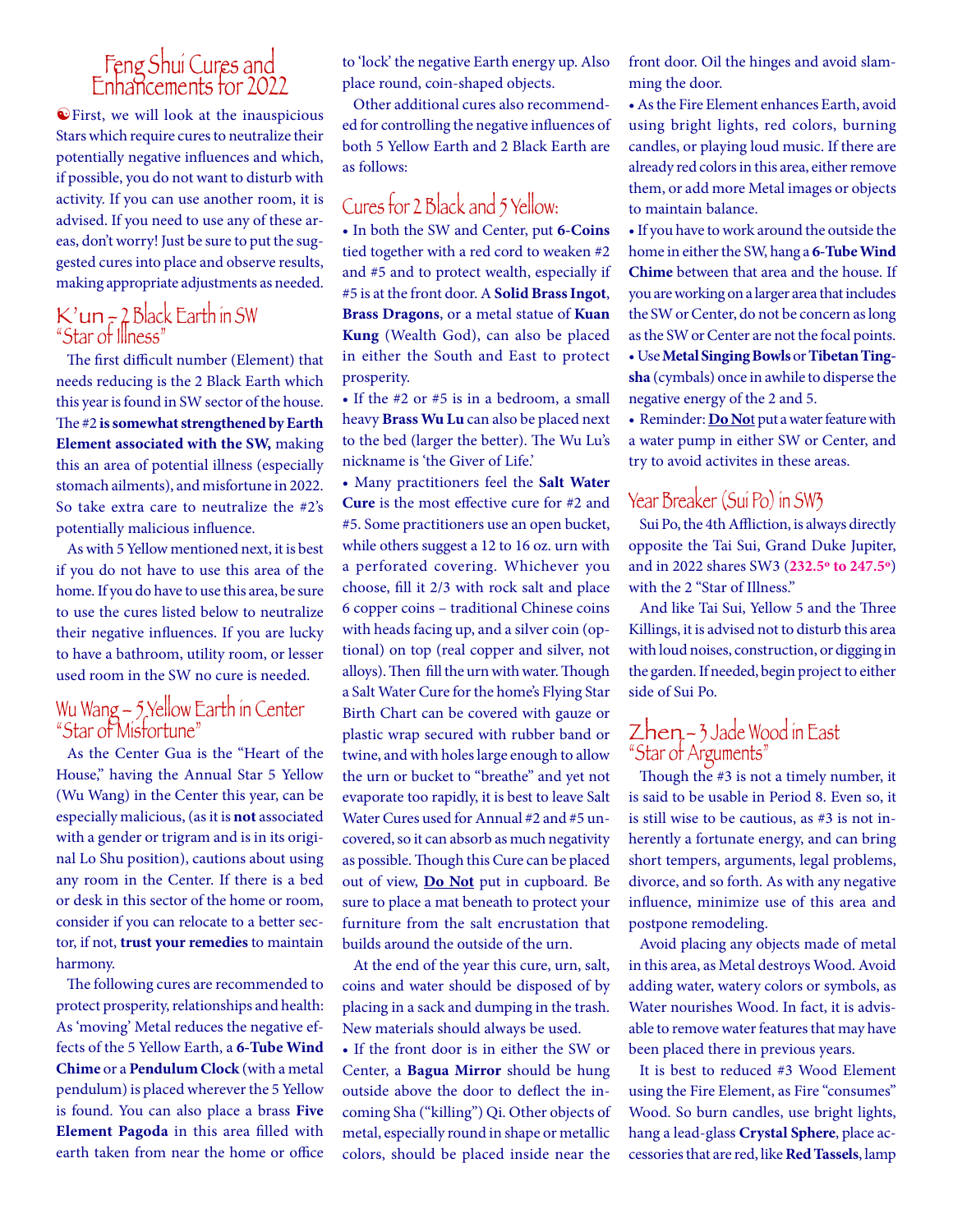shades, objects that are triangle-shaped, or even a red piece of paper. A **Red Kuan Yin**, representing peace and compassion, or a **Red Laughing (Ho Tai) Buddha** can be used to transform the negative Qi of #3 Jade Wood.

You can also put your **12-Coin Ball tied with a Red Ribbon** in the East to guard against financial lost. If the East is the direction of your front door, hang a new **Bagua Mirror** over the door to deflect any negative incoming energy.

## Dui – 7 Red Metal in West "Star of Robbery"

The #7 was consider fortunate when it was the previous Reigning Period Star – 1984 to 2004. Since Period 8 began, Feb. 4, 2004, the #7 has declined in influence, becoming a negative influence representing violence and robbery.

If the #7 Star is in the kitchen, there needs to be caution against fires. So check smoke alarms and home fire extinguishers. If you have an office in the West, consider moving it, or be extra careful to double check all legal agreements.

If your front door is located in the West of the house, be sure locks and security systems are working properly, and put a new **Bagua Mirror** over the door. If your front door mat is red, you may want to paint it blue or other dark color. If you have a wind chime, it might be a good idea to remove it until Feb. 4, 2023.

To avoid Metal 7 danger, **Do Not** add things made of Metal or Earth, as both nourish the negative Metal energy of #7. Blue and dark colored accessories, along with a bowl of clean still water with six coins or three pieces of "lucky bamboo" can be a calming influence to #7. My favorite is a **Blue Rhinoceros** figurine in the area of #7 Red Metal.

**Wext, we will look at this year's Fortunate** Stars which you want to activate to tap their potentially positive influences.

## K'an – 1 White Water in North "Star of Relationship"

This year the position of #1 Star is situated in the North of the home, placing Metal remedies in this sector will boost Water for

prosperity and professional good fortune.

Then, to hold onto the money that comes in some authorities recommend a **Bejeweled Dragon-headed Tortoise**. Actually, any money enhancers or items made of solid metal should do the job: such as the **12-Coin Ball** with a red tassel, a **Brass Ingot**, a **7-Tier Pagoda** or a **Gold Arowana Fish** figurine, as Metal nourishes Water.

A **Brass Wu Lou** or other metal or round objects beside the bed will be beneficial. Blue, dark colored, or heavily patterned interior design touches are encouraged to stimulate the Water Element. Avoid adding Wood Element colors or shapes, as these will drain the auspicious potential of Water Star 1.

## 3-Killings (San Sha) in North

Unfortunately, this year the favorable #1 "Romance Star" shares the North with San Sha, known as the Three Killings.

However, the Three Killings should not be a problem if the proper remedies are put into place. Most of all, in contrast with sitting with your back to the 15º of the Grand Duke in the NE3 (**52.5º to 67.5º**), it is best to face the direction the Three Killings are occupying for the year.

This does not include occasional sitting, but those places that you frequently sit, such as at your desk or work station. If this is impossible to change the direction you sit, put at least two **Qi Lin** (also called Chinese Unicorns and often sold in pairs) on your desk facing the Three Killings for protection from financial loss, sickness and arguments. I prefer three Qi Lin, which I purchased separately, and then placed on a teak wood display stand**.** Another good choice is to use a combination of the **Three Protectors (a Fu Dog, a Pi Yao, and a Qi Lin)** with all three placed side-by-side and facing North this year.

[Three Killings direction is always in the Cardinal direction opposite the Year's Animal Sign, which in the Year of the Tiger, is the North. As the Tiger (NE) is part of the Trinity of Friends, which includes Horse (S) and Dog (NW). Of the three Animal Signs only the Horse is in a Cardinal Direction, (South). So the Three Killings in 2022 is located in the opposite Cardinal direction which is North.]

This is similar to the formula for determining your Peach Blossom or Flower of Romance direction to attract a loving relationship. [Send me an email, and I will send you the specific formula.]

## Xun – 4 Green Wood in SE "Star of Intelligence, or Romance"

Given the prominence of the SE of the home, any enhancement placed here will boost opportunities for career improvement or travel, especially if the front door of house or office is situated in this sector.

Still water is an especially good way to attract prosperity, but the water must be kept clean, whether in a vase with fresh flowers, or with four Lucky Bamboo in the bowl. An office in the SE is especially auspicious for writers and other creative professions.

If the #4 is in the bedroom, use a wood **Kuan Yin**, relationship images like **Mandarin Ducks**, which mate for life, or a **Dragon and Phoenix figurine** will add romance and stability to relationships.

Avoid adding objects that are white or metallic tone in color, made of metal, or are round or semi-circular in shape, as Metal attacks Wood.

Avoid the color red, triangle shapes, or burning candles, as Fire reduces Wood. Either remove these items, or add additional dark, watery colors, and amorphous shapes to nourish 4 Green Wood in the compass direction it is visiting.

Placing a **Crystal Globe** on a desk favors travel, a **7-Tier Glass Pagoda**, an **Abacus**, and or a **Calligraphy Pen Set** is excellent to benefit academic achievement as well as the creative professions. A **Gem Tree with Blue or Amethyst Stones**, a **Green Jade Pagoda**, or single quartz points can all energize #4 Wood.

# Qian – 6 White Metal in NW Gua – "Star of Heaven"

The #6 Star in the NW is excellent for wealth and career success, if activated with fresh flowers and spending time in this area of the home.

Though you can strengthen the #6 with things made of metal, such as a **Dragonheaded Turtle** with a coin in its mouth, metal **Dragons**, or other metallic wealth